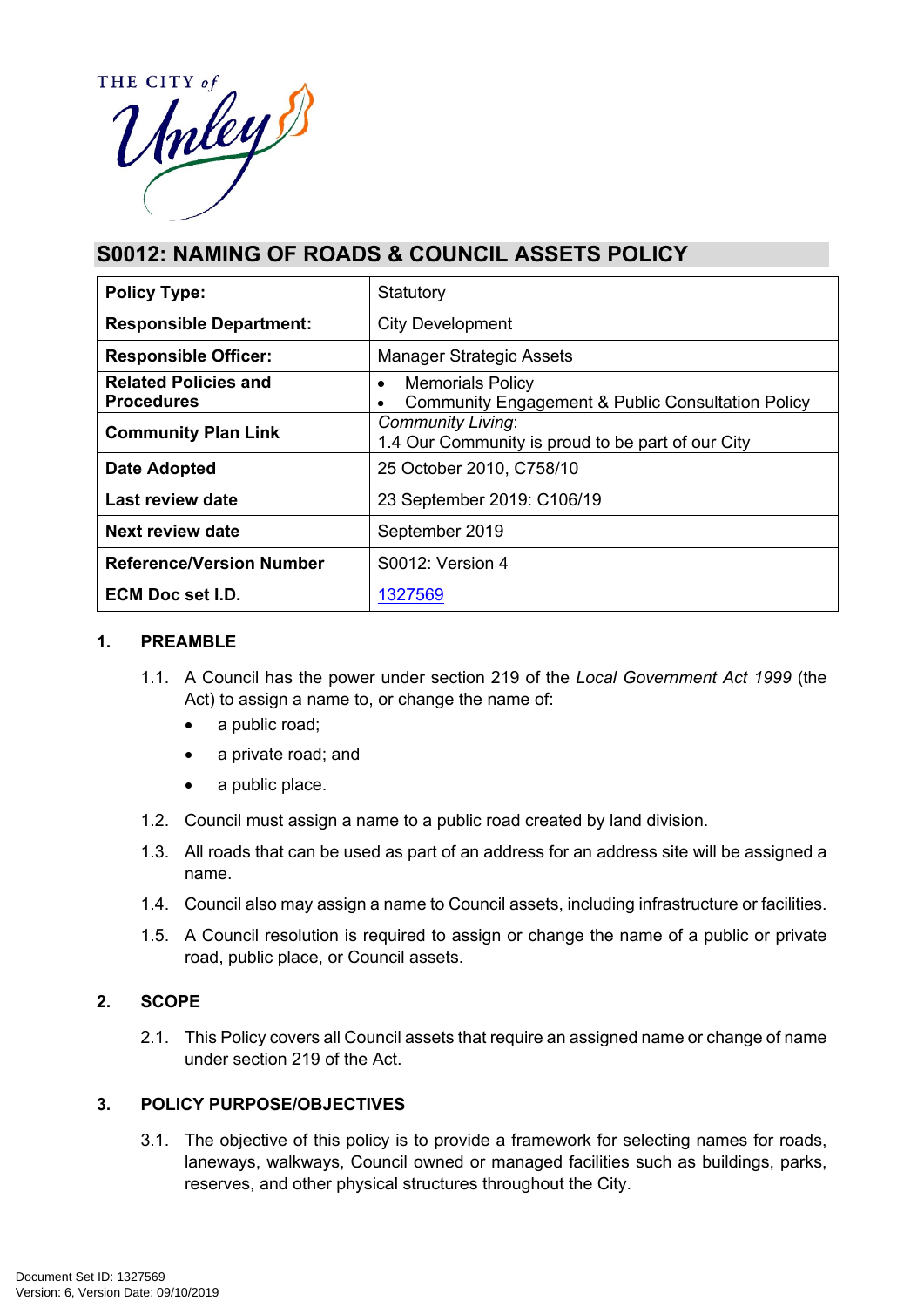# **4. DEFINITIONS**

- 4.1. For the purposes of this policy, the definitions used for highway, private road, public road, road, and public place, local government land, park, reserve, and relative will be those in section 4 of the *Local Government Act 1999.*
- 4.2. **Council** means the Corporation of the City of Unley.
- 4.3. **Asset** includes infrastructure, parks, playgrounds, reserves, sports fields, and Council owned or managed land and buildings.
- 4.4. **DPTI** is the Department of Planning, Transport and Infrastructure

## **5. ROLES AND RESPONSIBILITIES**

- 5.1. This policy will be administered on behalf of Council by the Chief Financial Officer and:
	- Manager Strategic Assets
	- Executive Manager Office of the CEO
	- General Manager City Development

## **6. POLICY STATEMENT**

### **Initiating the Process for Assigning or Changing a Name**

- 6.1. A naming process may be initiated if:
	- a request is received by Council from an affected land owner or their agent, or a community group, or the family of an individual;
	- Council resolves that a name be assigned or a change be investigated;
	- Council staff determine it is in the public interest to investigate a change of name;
	- Council opens or forms a road; or
	- Council receives an application for a land division.

### **Names of Roads & Council assets**

6.2. In the naming and renaming of public roads, public places or Council assets, the following policy will be observed.

### 6.3. *Uniqueness*

- 6.3.1. A road will have only one (1) name.
- 6.3.2. A road name will be unique within an official suburb. Duplicate road names within a suburb/locality will be resolved in order to avoid confusion (e.g. emergency services response).
- 6.3.3. Roads that are maintained by DPTI will be named by DPTI. Council will consult with DPTI in relation to naming these roads.
- 6.3.4. Duplicate names and similar sounding names (e.g. Paice, Payce or Pace Road) within a suburb or locality will be avoided where possible.
- 6.3.5. If possible, duplication of names in proximity to adjacent suburb or locality will also be avoided. However, roads crossing Council boundaries should have a single and unique name.

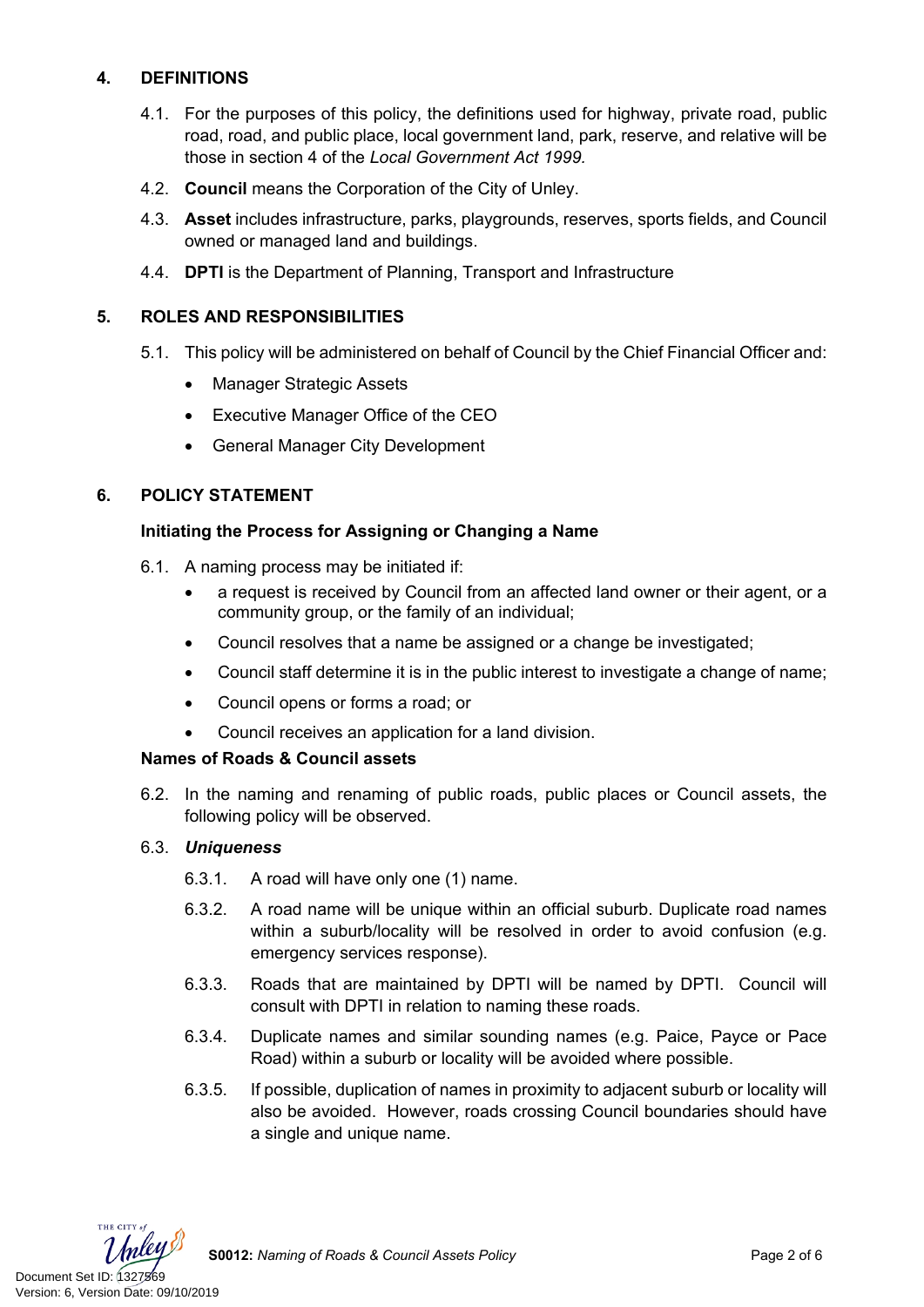6.3.6. Wherever practicable, road names will be continuous from the logical start of the road to the logical end of the road, irrespective of Council boundaries, landforms and intersecting roads.

# 6.4. *Name Sources*

- 6.4.1. Sources of names for roads, public places, or assets may include:
	- Aboriginal names taken from the local Aboriginal language;
	- early explorers, pioneers, and settlers;
	- eminent persons, such as an individual who was or is a member of the Unley community and who has made a significant contribution to the cultural and/or political life of the community;
	- local history;
	- thematic names such as flora, fauna, ships.
	- commemorative names.

## 6.5. *Propriety*

- 6.5.1. Names of living persons and commercial entities will generally be avoided.
- 6.5.2. Council will not assign the name of a serving Elected Member of Council, or its Administration, or serving State or Federal politicians, to a public road, public place, or Council asset.
- 6.5.3. Names which are characterised as follows will not be used;
	- offensive or likely to give offence; or
	- incongruous out of place.

## 6.6. *Ease of Use*

- 6.6.1. Names will be reasonably easy to read, spell and pronounce in order to assist residents, ratepayers, service providers, emergency services and the travelling public.
- 6.6.2. Unduly long names and names composed of two or more words should be avoided:
	- a given name will only be included with a family name where it is essential to identify an individual or where it is necessary to avoid ambiguity. The use of given names will generally be avoided;
	- whilst street and cul-de-sac names should have only one word, it is recognised that some roads require a two-word name because of their geographic relationship (e.g. Proof Range Road); and
	- roads with double destination names will be avoided (e.g. Goodwood Pasadena Road).

# 6.7. *Spelling*

- 6.7.1. Where it is intended that a road have the same name as a place or feature with an approved geographical name, particular care will be taken to ensure that the correct spelling of the official place name is adopted as shown in the State Gazetteer.
- 6.7.2. Where the spelling of names has been changed by long-established local usage, unless there is a particular request by the local community to retain the original name, the spelling that is sanctioned by general usage will be adopted.

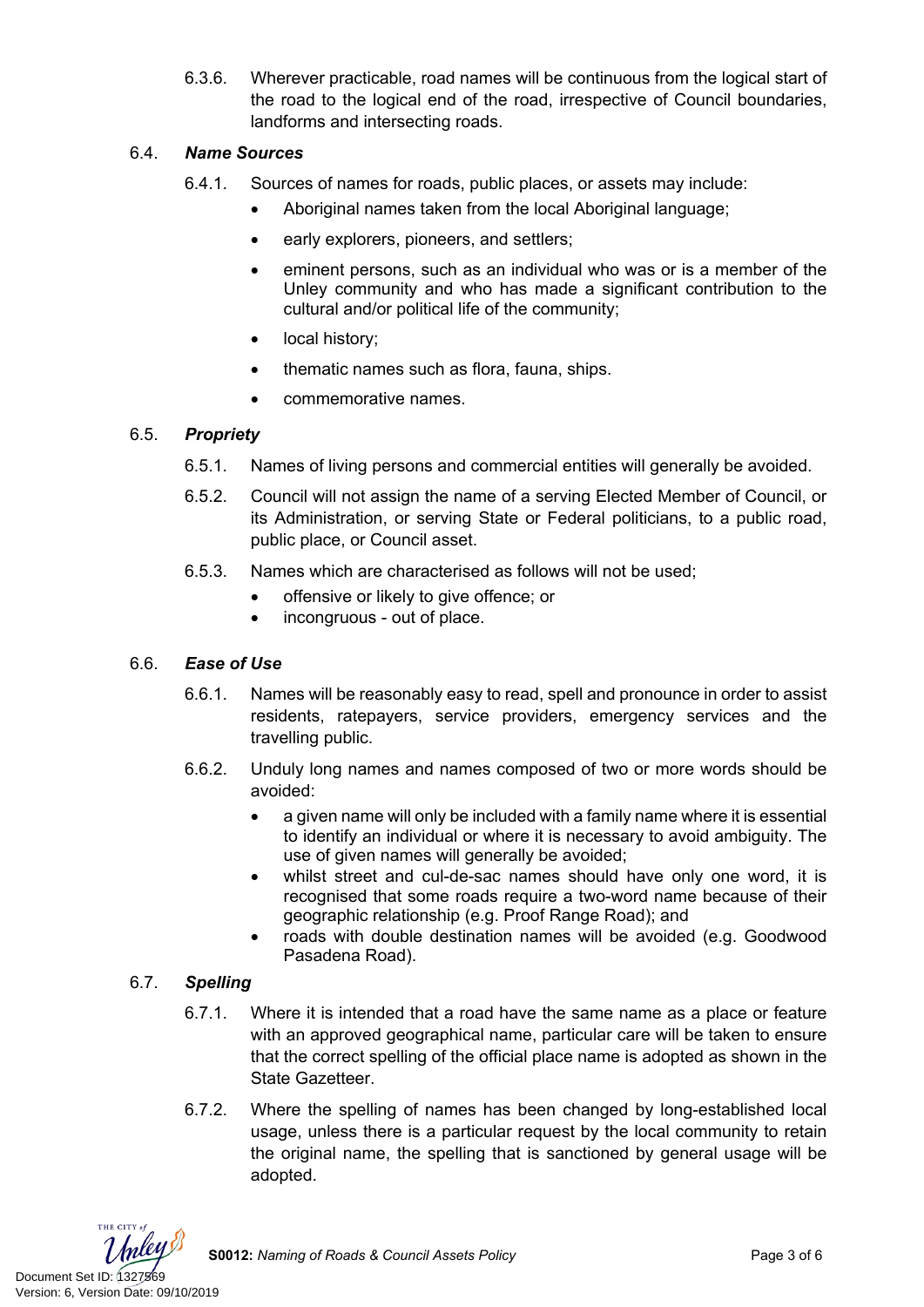6.7.3. Generally, road or place names proposed or approved will not contain abbreviations. For example, the "Creek" in "Wallaby Creek Road" must not be abbreviated. There are, however, two exceptions; "St" will always be used in place of "Saint" and it is acceptable to use "Mt" for "Mount".

# 6.8. *Form*

- 6.8.1. The form of names will avoid the use of the possessive "s" unless the euphony becomes harsh. (For example; use "Smith Road" rather than "Smith's Road". However, use "Devil's Elbow" rather than "Devil Elbow".)
- 6.8.2. The use of hyphens will be avoided. However, hyphens may be used when naming a road, public place, or Council asset after a person with a hyphenated name.
- 6.8.3. Acronyms will generally be avoided as their use tends to be transient and commercial in nature.

## 6.9. *Type of Road or Public Place*

- 6.9.1. Road names will include an appropriate road type suffix conforming with the following guidelines:
	- The suffix chosen will be compatible with the class and type of road. Assistance to both the motorists and pedestrians is a major consideration in choosing the suffix.
	- When a suffix with a geometric or geographic connotation is chosen it will generally reflect the form of the road, for example:
	- Crescent; a crescent or half-moon, rejoining the road from which it starts.
	- For a cul-de-sac use Place, Close, Court or a suffix of similar connotation.
	- The use of a compass point prefix/suffix or an additional suffix such as "north" or "extension" will be avoided.
	- Highway (HWY) will be specifically reserved for roads associated with the state arterial road network. Its use will be restricted to roads of strategic importance constructed to a high standard, and under the care and control of DPTI.
	- Place names will be appropriate to the type of asset (e.g. park, playground, sports field).

### 6.10. *Naming of Private Roads*

- 6.10.1. Private land owners are not obliged to seek Council approval for naming their roads. However, there is a public interest in encouraging private land owners and developers to select suitable names, preferably in accordance with this policy, and to obtain Council endorsement for the name.
- 6.10.2. Where Council proposes to assign a name to a private road it will consult with the owner of the land over the proposed name and the signage requirements for the road.

### 6.11. *Consultation*

- 6.11.1. A naming proposal which is made by a nominee, relatives, or a community group, must be accompanied by relevant documentation and background research which demonstrates the merit of the proposal.
- 6.11.2. Consultation shall occur in the first instance with the nominee or relatives to ascertain their support for use of the name. The naming process will not be pursued if the nominee or relatives disapprove.

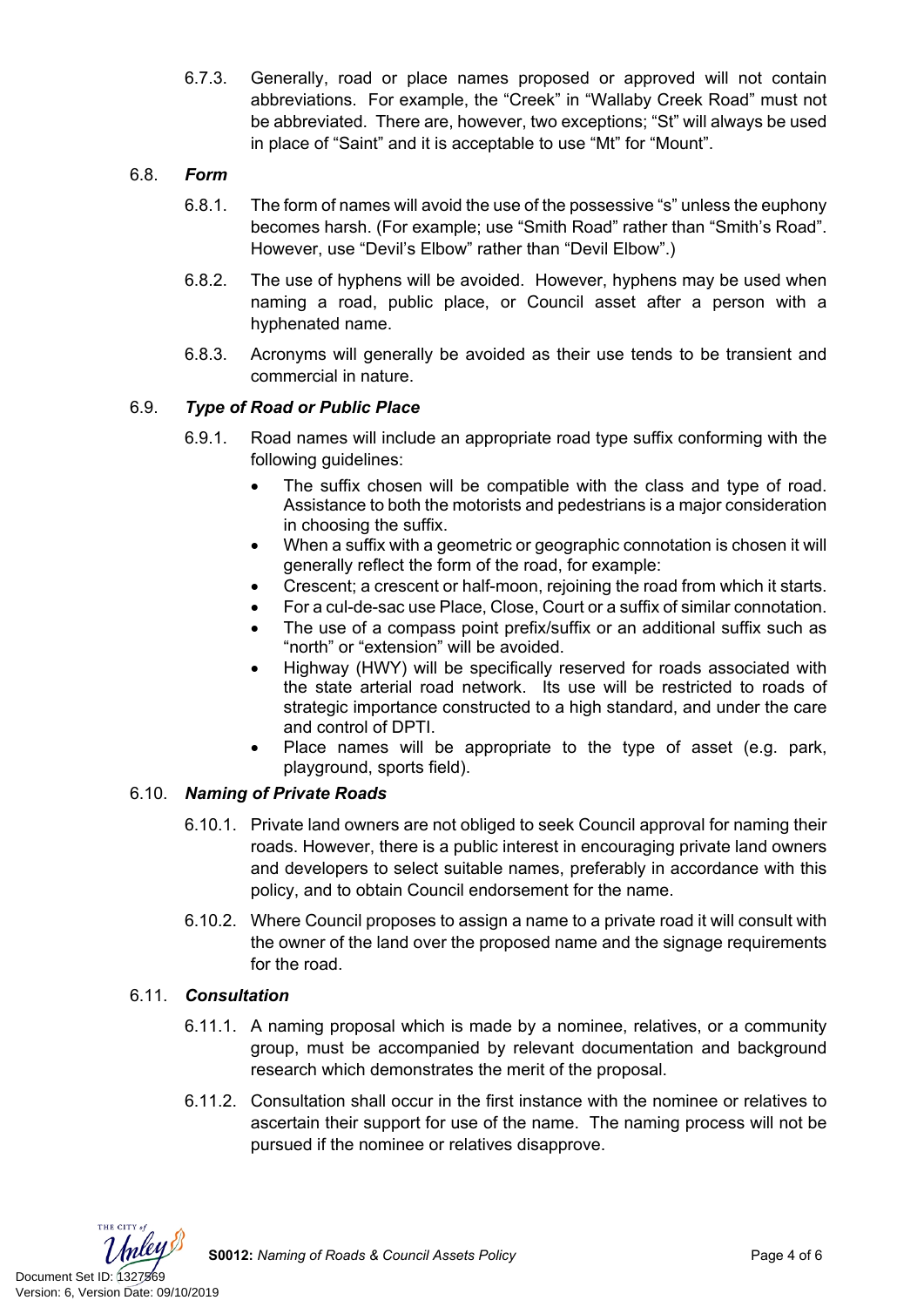- 6.11.3. If the nominee is deceased then relatives will be contacted asking if they approve of the request. If the relatives do not give approval, the naming process will not be pursued.
- 6.11.4. Where the proposed name is of Kaurna origin, the relevant cultural group (eg for Kaurna languages) will be consulted.
- 6.11.5. Consultation with the wider community may be undertaken if Council proposes to change the name of a road or public place. The process will be guided by Council's Community Engagement and Public Consultation Policy and any other legislative requirements.
- 6.11.6. The purpose of the consultation is to seek stakeholder feedback on the naming request. Council will not be bound by the feedback.

# 6.12. *Consultation with adjoining Councils*

6.12.1. If a Council decides to change the name of a public road that runs into the area of an adjoining Council, the Council will give the adjoining Council at least two months' notice of the proposed change and consider any representations made by the adjoining Council in response to the notice. [See section 219(2) of the Act.].

### 6.13. *Public Notice of Name Assignment or Change*

- 6.13.1. Council will give public notice of the assigning or changing of the name of a public or private road or public place. This will be by publication in the Government Gazette and by notice in a newspaper circulating generally throughout the State, as required under section 219(4) of the Act. Public notice will include the date that the new name takes effect (see below) and notice will also be published on Council's website [www.unley.sa.gov.au](http://www.unley.sa.gov.au/)
- 6.13.2. The date of effect of the new or changed name will be determined at the time of making the decision to assign the name so as to allow sufficient time for all stakeholders to make arrangements to ensure a smooth transition.
- 6.13.3. Council's Register of Roads and Register of Community Land will be updated as soon as practicably possible.

### 6.14. *Road Name Signage*

- 6.14.1. Council will ensure road naming signage is erected in accordance with the relevant Australian Standard (*AS 1742.5 – 1997*).
- 6.14.2. Street name signs shall be of such size and shape and constructed of such materials as required by appropriate Acts, Regulations and Standards.
- 6.14.3. A road name sign may also include a guide to the street numbers that are located within a street or any portion of a street.

**NOTE:** Signage for State road names is the responsibility of DPTI.

### 6.15. *Costs*

6.15.1. Generally, Council will meet the costs associated with the naming of a road or facility.

## 6.16. *Names of Suburbs or Electorates*

6.16.1. Naming of suburbs is governed by the *Geographical Names Act 1991* and administered by the Surveyor-General.